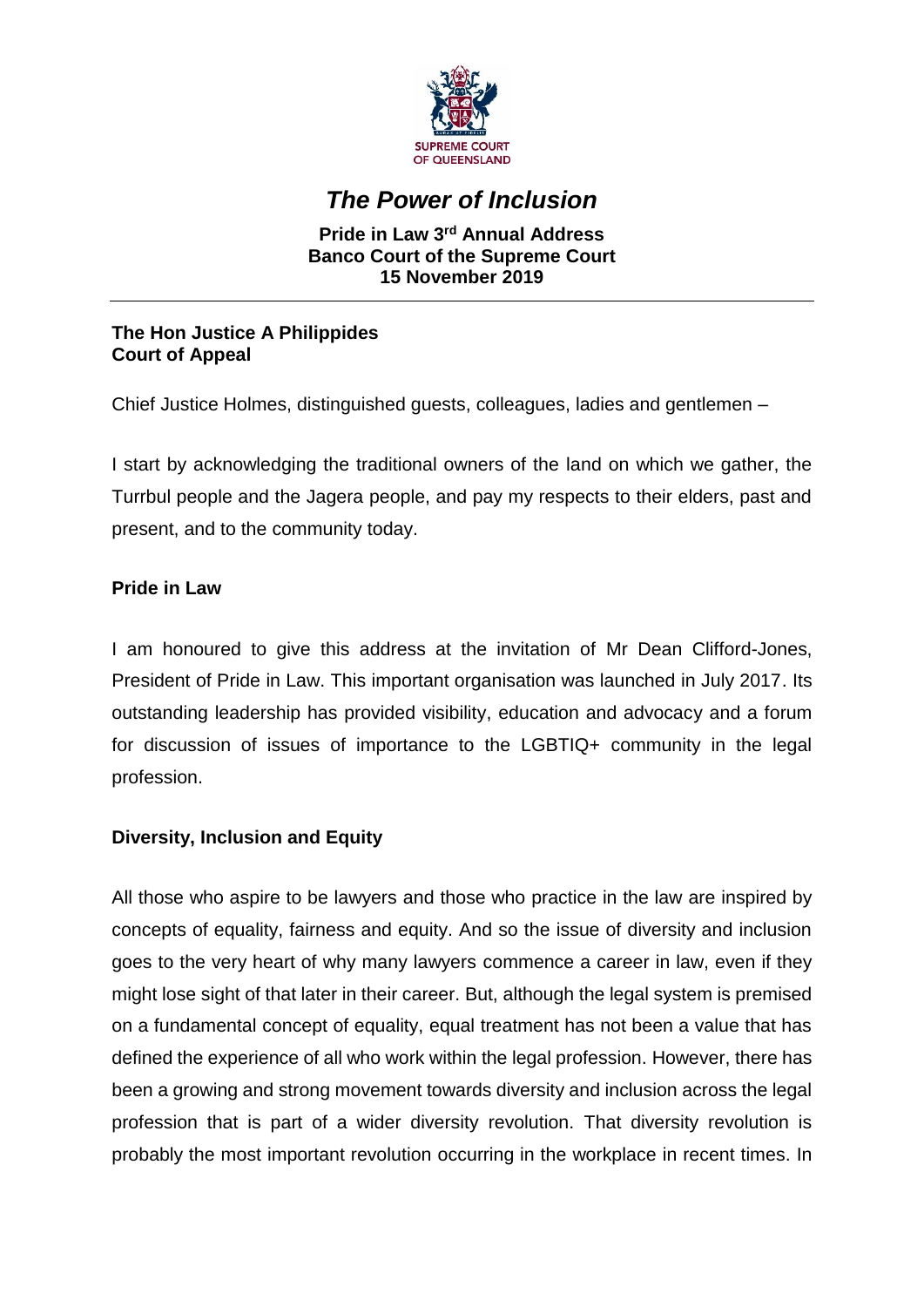

this context*,* diversity is *much* more than gender. The narrative around diversity extends to all aspects of difference between people and how they identify including, gender, ethnicity, sexuality, age, race, religion, disability, and socioeconomic status. There can be no priority lane when it comes to diversity.

And diversity is just the first step towards achieving lasting change.<sup>1</sup> Inclusion also plays a critical part in "realising the benefits of diversity". <sup>2</sup> Without genuine inclusion, diversity is just a box ticking exercise. Inclusion allows individuals with different life experiences to feel a sense of belonging and empowerment by feeling welcomed and respected and that their input is relied on and valued. An inclusive environment is one where difference is understood and embraced as a strength rather than being a basis for exclusion.

An important aspect of the diversity revolution has been in highlighting the toxicity of exclusion. That is the "people like us" paradigm. The harm that flows from exclusionary practices which extend opportunity and advancement only to a closed group reflective of those who would be gatekeepers is multifold. Exclusion impacts on individuals and society on three levels.

Firstly, exclusion impacts on an individual level in significant ways, including emotionally and psychologically, with well-known impacts on mental and physical health. The Law Council of Australia has highlighted the work of [BeyondBlue](https://www.beyondblue.org.au/who-does-it-affect/lesbian-gay-bi-trans-and-intersex-lgbti-people) in reporting that those in the LGBTIQ+ community are more likely to suffer adverse mental health issues than the rest of the population. BeyondBlue also reports on the link between 'discrimination, prejudice, abuse and exclusion that LGBTIQ+ people often experience'.<sup>3</sup>

Secondly, exclusion also diminishes those who practice exclusion by lessening their own ability to learn and gain from the knowledge and insight of others. For when we reach out to include, we not only empower those we welcome, but we also transform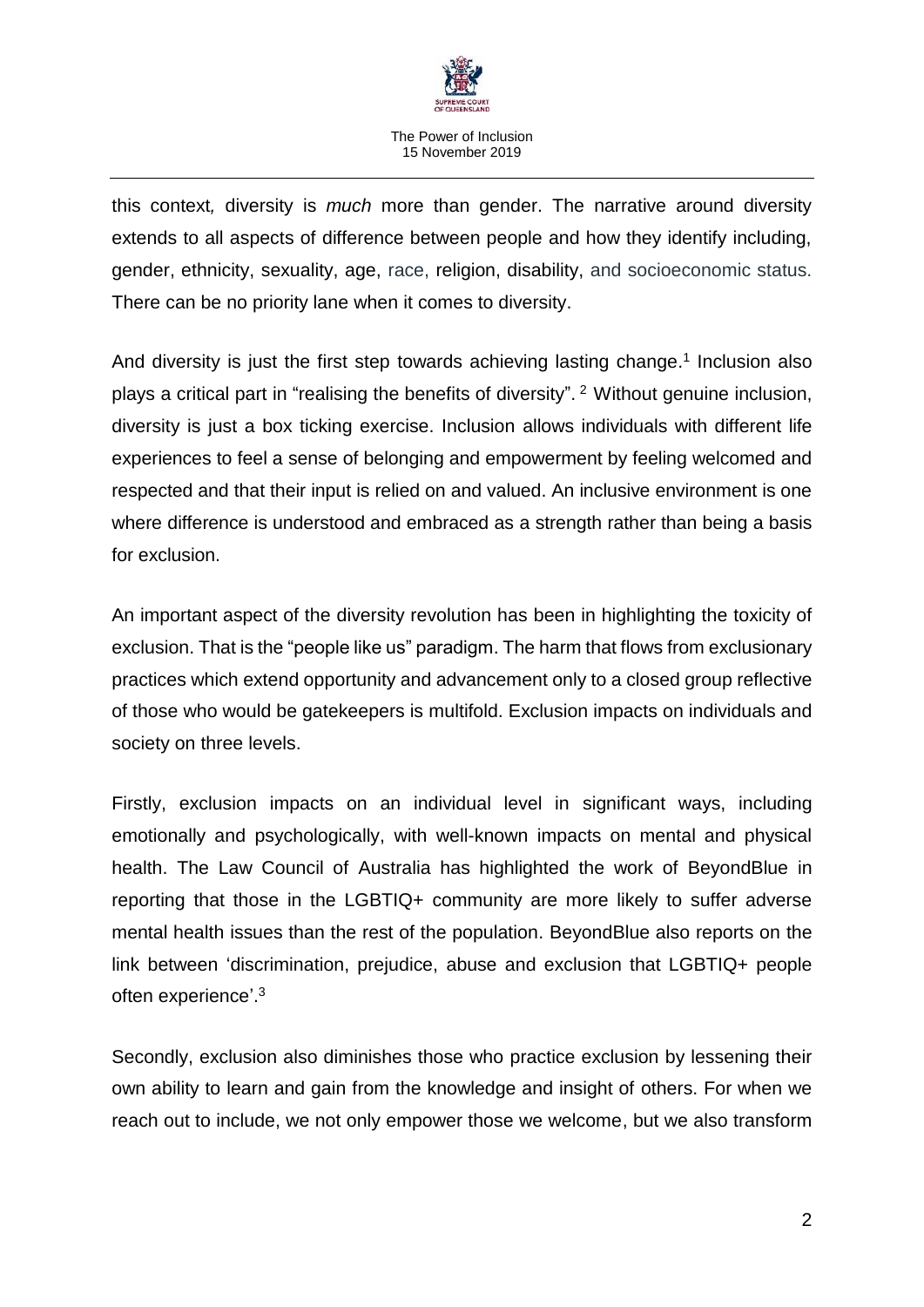

ourselves. Research shows that being inclusive has the capacity not only to improve the wellbeing of another, but also one's own wellbeing and happiness.<sup>4</sup>

Lastly, at a societal level, exclusion operates in a corrosive way. Exclusion undermines the essential dynamic of trust, which is the glue that allows society to operate cohesively and efficiently. Trust requires the creation of a safe environment. Without inclusion, and the respect that accompanies it, the hospitable environment required for trust to flourish cannot be established.

## **The different journeys of diversity**

The experience of diversity and inclusion comprises many different journeys. My own experience and journey of diversity that has been one to do with gender and cultural background. When I embarked on my career path, my identity, in terms of my gender and cultural background was not reflected in the mainstream. And diversity was definitely not a buzz word!

I entered the legal profession in 1984. At that time, both gender, and cultural diversity were profoundly lacking in the profession. And while, at the current day, these issues remain very pressing, they were even more pronounced when I began my career in law. When I started in practice as a barrister, there was not a single female judicial officer on the Supreme or District Court. Significant inroads have been made in that regard and today, several female judicial officers are present just at this event (including the Chief Justice of the Supreme Court). For almost all of my judicial career, I have been the sole judge on the court on which I sit of a non Anglo-Celtic heritage. But today, the President of our Court of Appeal also reflects a cultural and linguistically diverse background. And recently, we have seen the appointment of Indigenous Australians to Queensland Courts. This is not to say that a great deal is not still to be done on issues of diversity and inclusion. Far from it! But more that the goalposts have widened.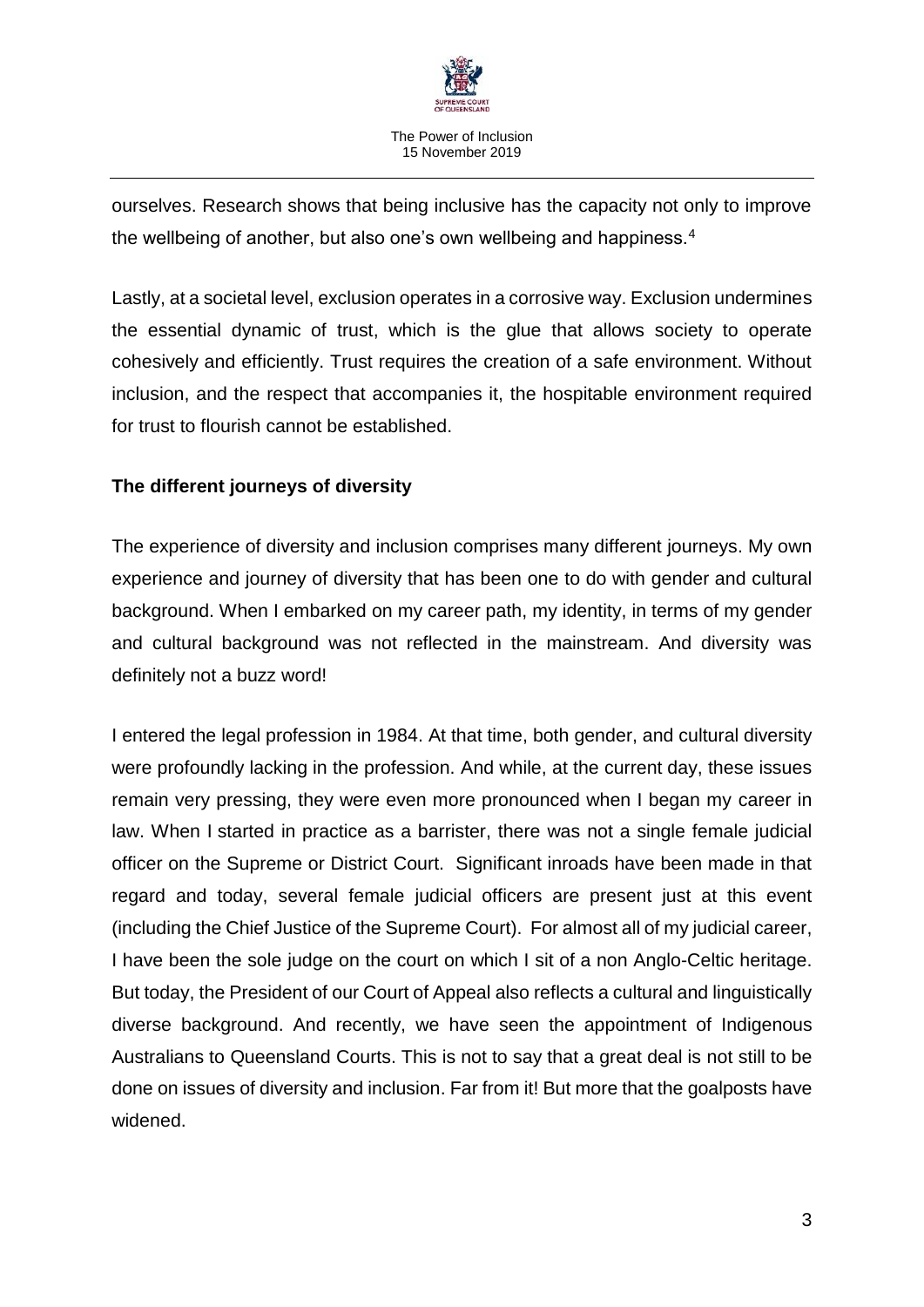

And when I look at the composition of the young lawyers before me here today, I am full of optimism for the future of both yourselves, diversity, and, crucially, the law itself. The point is not simply that all of those of a diverse background benefit from the power of inclusion, but that the legal profession is advanced by your involvement and concepts of justice are enriched and improved.

#### **The role of millennials**

A large part of my optimism for the future stems from the radically inclusive nature of the current generation, the millennial generation, and the proactive organisations that they have established to promote diversity and provide supportive and inclusive environments. Pride in Law is an example of such a body. It allows for an authentic and important voice to be heard that speaks from the lived experience of millennials. And when I look at other bodies that I have had the privilege of being involved with and that promote other aspects of diversity in the law, such as the Hellenic Australian Lawyers Association, the Asian Australian Lawyers Association, and the Indigenous Lawyers Association of Queensland, I see ample justification for that optimism in the change being embraced and effected by millennials.

The millennial generation is expected to comprise nearly 75 per cent of the workforce by 2025. I have spoken before of its uniqueness.<sup>5</sup> Apart from being the most diverse generation to date, it is the most technologically savvy and digitally connected. Millennials are adaptive and comfortable with the fast pace of technological change and quick to embrace and experiment with new technologies. They have also grown up in a demographically diverse society.

Since 2015, Deloitte and the Billie Jean King Leadership Initiative have collaborated on research<sup>6</sup> into understanding how the millennial generation is influencing approaches to diversity and inclusion and altering workplace culture, as they constitute the majority in the workplace. The research<sup>7</sup> identified instructive generational differences in definitions and perspectives of diversity and inclusion between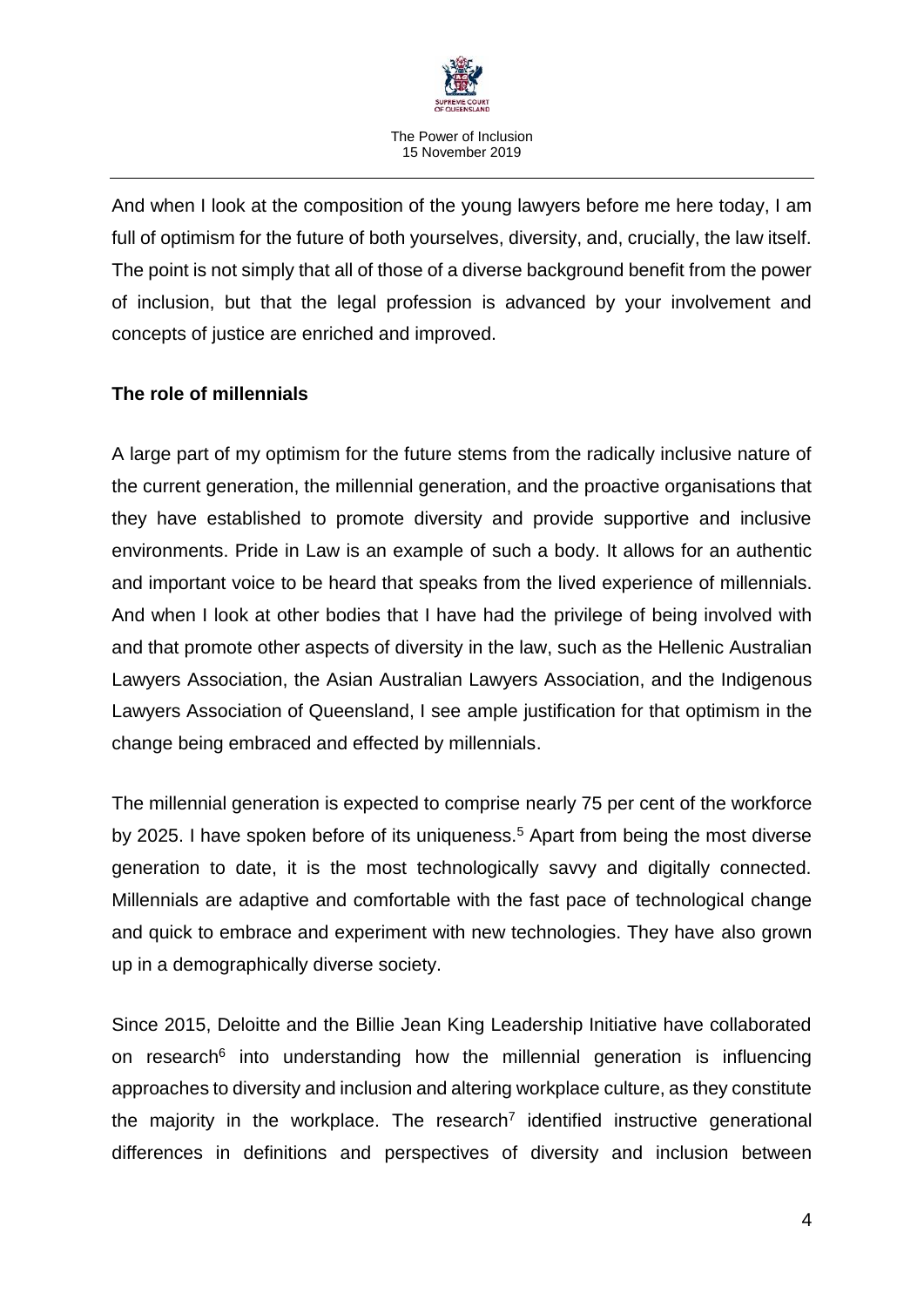

millennials and previous generations, comprised of baby boomers and generation X. Some of the research was outlined in a study, entitled, *The Radical Transformation of Diversity and Inclusion*, which observed that previous generations tended to view diversity "through the lens of morality (the right thing to do), compliance, and equality". Unlike their predecessors, who focussed on providing "traditionally diverse and inclusive workplaces" that were equally accepting and integrated individuals of all identities, millennials perceive diversity as extending "well beyond the concept of integration of demographic differences".<sup>8</sup>

The study showed that millennials commonly see diversity in terms of what has been called "cognitive diversity".<sup>9</sup> They see diversity in terms of diversity of thought, ideas and perspectives. That is, the blending of unique perspectives that a diverse group brings to a team, and how the knowledge, experience, and insights of diverse individuals can contribute to innovative outcomes. Millennials are the first generation to focus on "cognitive diversity as essential for an inclusive culture that supports engagement, empowerment, and authenticity".<sup>10</sup> So for millennials, diversity means embracing a variety of cultures and perspectives that can work together to solve problems and foster innovation.

The study also found that millennials have altered perceptions of inclusion. It pointed out that, while previous generations defined inclusion as the "acceptance and tolerance of demographically diverse individuals", millennials increasingly understand it in terms of an inclusive workplace culture.<sup>11</sup> They define inclusion as more about a culture that facilitates collaboration and where leadership is supportive of individual differences and perspectives, transparent, accessible, communicative, and engaging. They are interested in a collaborative non-hierarchical culture that provides flexibility and the opportunity to engage seamlessly across an organisation.

Millennials also seek inclusive workplaces that foster self-expression and acceptance of thoughts and opinions and do not require them to "downplay their differences in order to get ahead".<sup>12</sup> They are a generation that is refusing to leave their identity at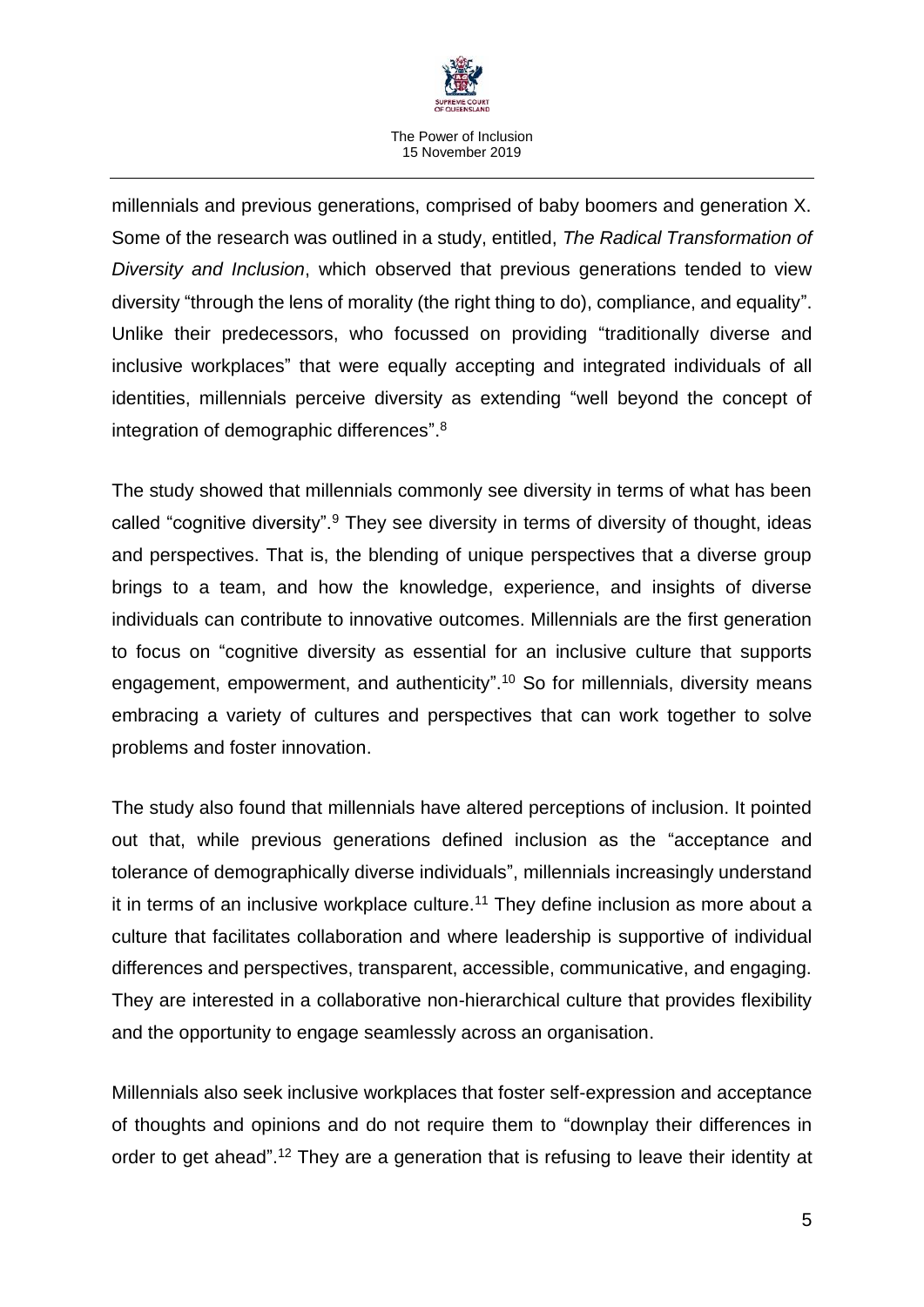

the door of their workplace. On the contrary, they believe that difference brings value and plays a key role in achieving the best outcomes and solutions. They believe that being forced to hide your true self and identity at work is corrosive to ongoing mental and physical wellbeing. For this reason, it is important that organisations such as Pride in Law continue their excellent work in raising awareness of the need for diversity in workplaces, using the lived experience of their members to assist in this regard.

## **The case for diversity and inclusion**

The moral case<sup>13</sup> for diversity and inclusion is at the centre of federal and state anti-discrimination legislation which, at its core, contains the important concepts of fundamental human rights and dignity. Such legislation seeks to ensure that each person is treated equally and fairly and that individuals are not hindered by their difference from pursuing opportunity and achieving advancement.

The economic case for diversity and inclusion is now very well established. In 2015, in its report *Diversity Matters*, McKinsey and Company examined diversity and inclusion in the corporate world.<sup>14</sup> It looked at corporate data across a number of countries that indicated that companies with more diverse workforces performed financially better. In a follow up report, *Delivering through Diversity*, <sup>15</sup> the findings of McKinsey's earlier report, as to the relationship between diversity and performance, were confirmed. A statistically significant correlation was found between greater levels of diversity in corporate *leadership* and outperformance in the relevant industry peer groups. And there are many other such reports.

The case for diversity in the legal profession was set out compellingly in a recent detailed report by the Law Society of New South Wales. <sup>16</sup> It was the first comprehensive report of this nature carried out by a law society in Australia. It was based on research that showed that organisations that valued diversity and had a culture of inclusion were able to recruit and retain high performing staff, improve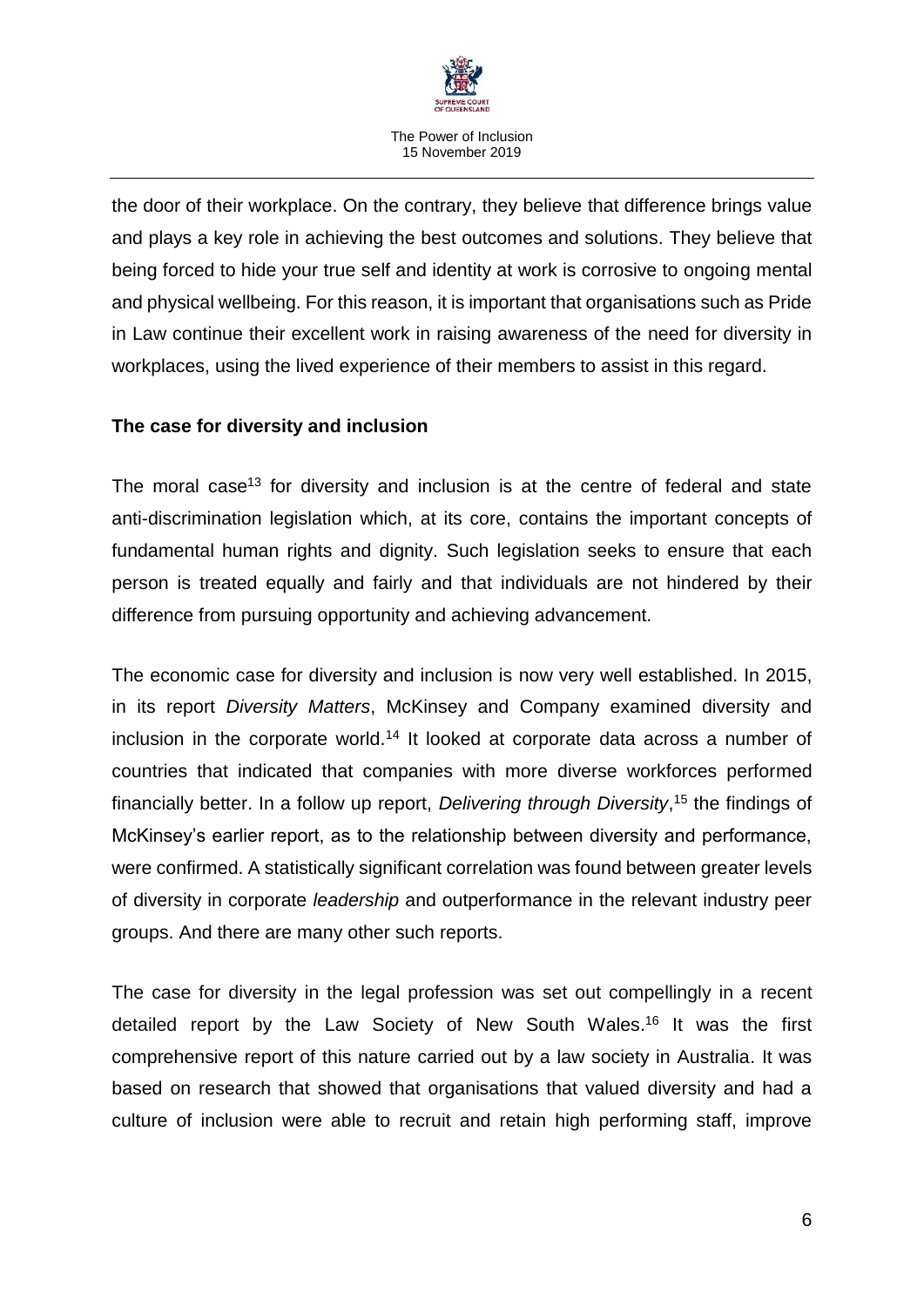

productivity and performance and increase organisational competitiveness and growth.

The New South Wales Law Society report made the following points:

## **1. In terms of recruitment and retention of highly skilled staff: 17**

Workplaces that actively promote diversity and inclusion are able to attract and draw from a larger recruitment pool. Law firms and other organisations that prioritise inclusion send an important message that they will maximise the potential of each individual by allowing them to be their authentic self. Such employers are not only likely to have a competitive edge when recruiting applicants, but are also likely to create environments which have high retention rates. Employees may be more likely to remain with an organisation where there is a proactive diversity 'climate' as they may perceive a tangible benefit to being in an environment that they view as fair.

Further, low retention rates are expensive. The opportunity cost of losing talented staff, recruiting and replacing them, and the potential loss of clients, has been estimated as amounting to a total cost of between 90% and 200% of the annual salary of the position.<sup>18</sup> So there is an expensive lesson to be learnt in failing to understand the economic case for diversity and inclusion.

## **2. In terms of improved productivity and performance: 19**

Diversity and inclusion across a law firm or organisation is a significant marker of productivity. The report highlighted data that suggested a correlation between  $inclusion$  and increased work attendance<sup>20</sup> and a correlation between inclusive environments and improved team performance and productivity.<sup>21</sup>

Diversity Australia has noted that research by a number of scholars (such as Scott E. Page, James Surowiecki and Nancy Adler) have pointed to the better results that can be generated by diverse working groups, compared with non-diverse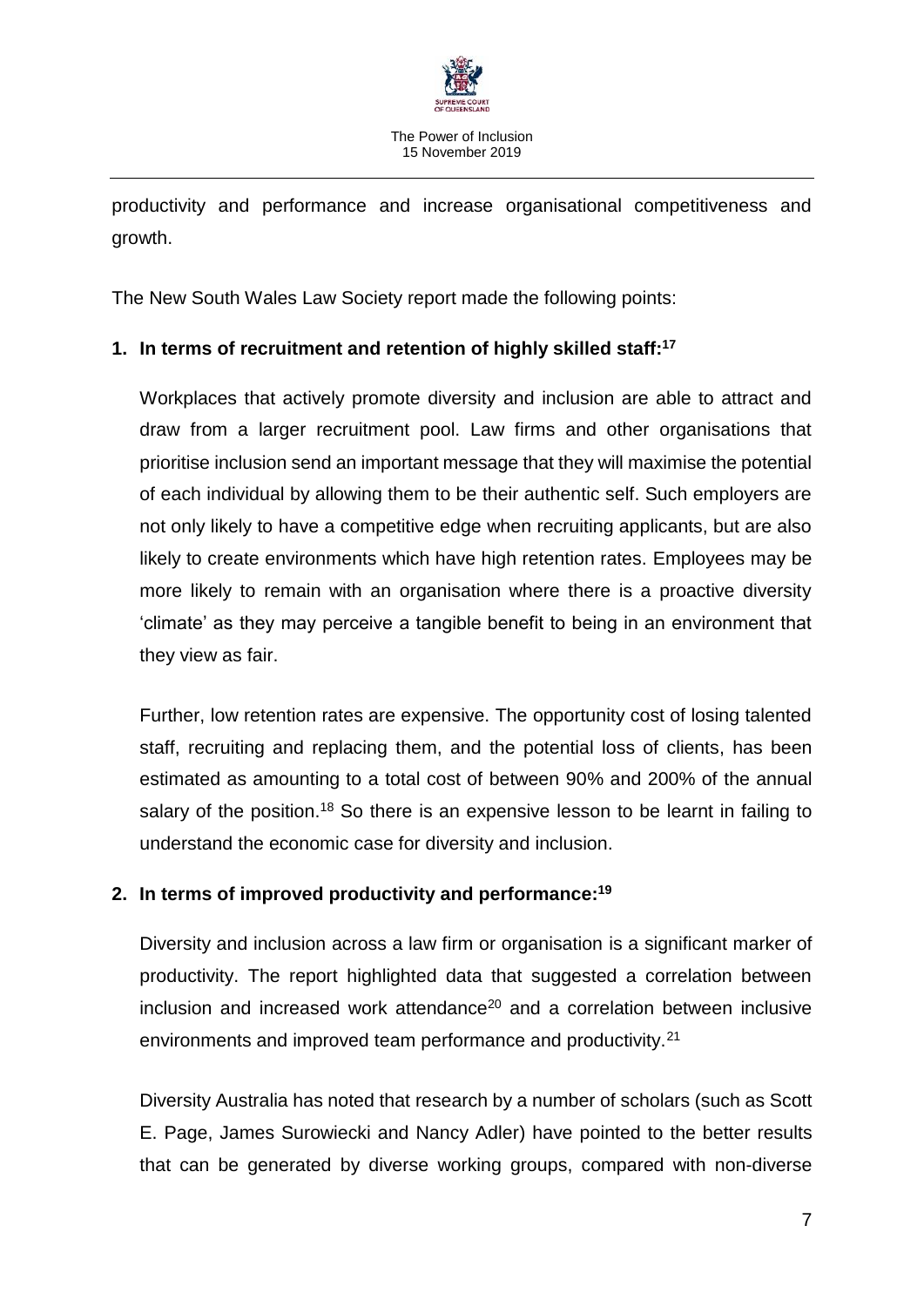

groups even though they comprise those with individual excellence. But there is a proviso that this applies only where there is "inclusion and effective management of diversity".<sup>22</sup>

#### **3. There is, of course, a reputational aspect:**

The report observes that "Firms and solicitors with diverse and inclusive workplaces and practices can expect to benefit from an enhanced *reputation* in the broader community and improved access to an increasingly diverse client base. This applies not only to the increased diversity of the client base, but also to work done for international organisations and in overseas markets… Conversely, complaints or findings of discrimination or harassment can cause serious reputational damage to a law firm or organisation, reducing [its] ability to attract and retain staff and clients and adversely impacting business outcomes".<sup>23</sup> (emphasis added)

#### **The need for leadership**

A report on LGBTIQ+ perspectives on workplace inclusion by PwC highlights that there has been a "quantum leap forward" across organisations of all shapes and sizes in support of LGBTIQ+ employees in the last decade.<sup>24</sup>

That change is reflected in law firms from small practices to top tier firms who have stepped forward to demonstrate inclusive leadership. That leadership is evident in the many law firms that have teamed up with LGBTIQ+ advocates,<sup>25</sup> and have gone on to adopt workplace policies that are directed to providing support through in-house networks. That leadership is also evident in those who make the legal system accessible to the LGBTIQ+ community through pro bono legal advice and representation. That inclusion is also reflected in the Law Council of Australia's leadership in promoting full and equal participation across the legal profession in ensuring LGBTIQ+ people are part of a welcoming workplace where they are valued.<sup>26</sup> Law firms that demonstrate outstanding commitment to LGBTIQ+ inclusion are rightly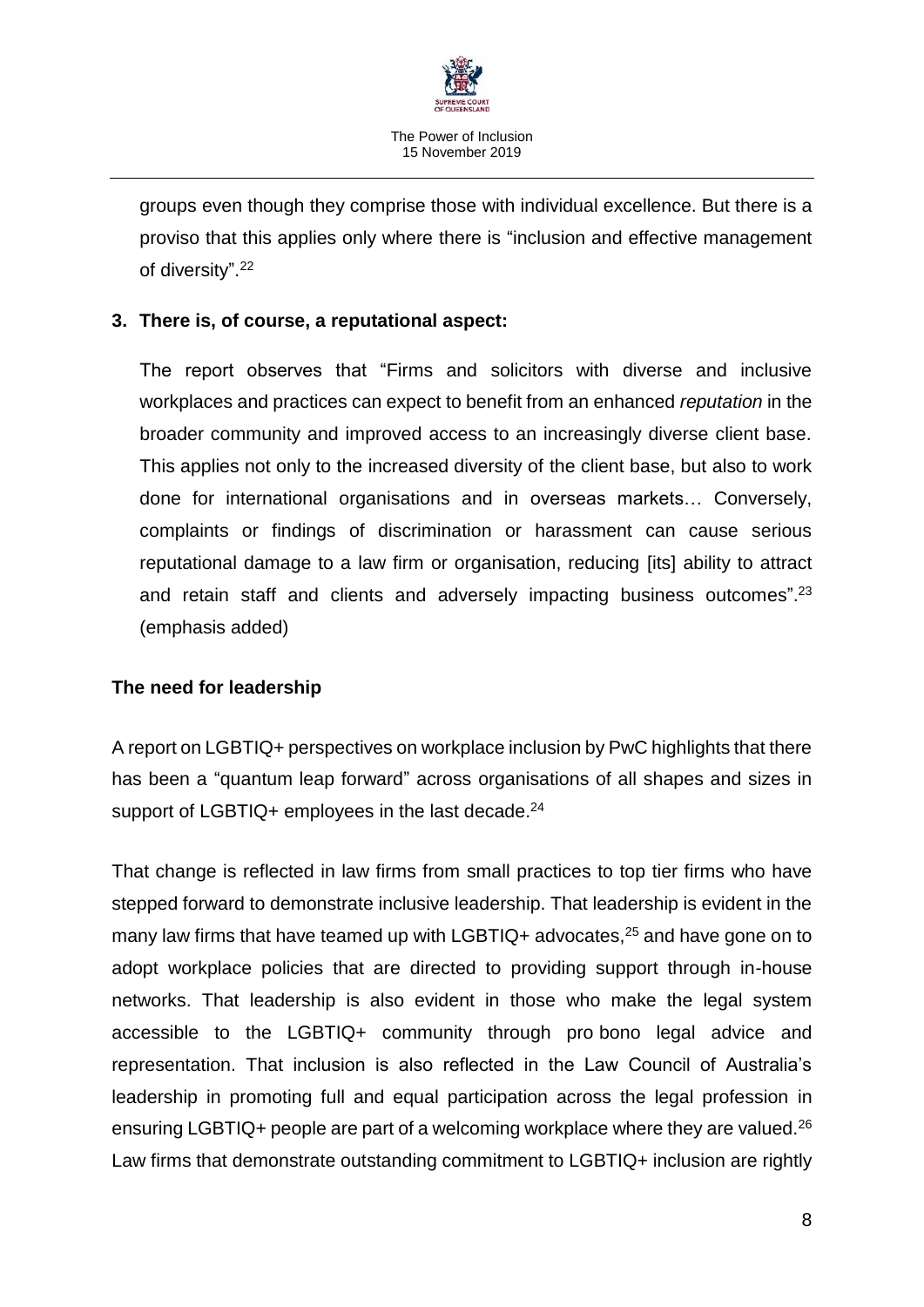

recognised in the Australian Workplace Equality Index and there are now many awards that are conducted annually, directed at applauding achievement in the area of diversity and inclusion in the law.

In all this progress, visible leadership has been crucial. No one has done more to provide visible and authentic leadership for the LGBTIQ+ community in Australia, and beyond, than the former justice of the High Court of Australia, the Honourable Michael Kirby AC and it is appropriate that I pay tribute to his outstanding national and international leadership.

There are, of course, many forms of leadership. True cultural change that reflects genuine inclusion requires a top down approach. But leadership is also able to be demonstrated by grass-roots driven initiatives. Pride in Law is a powerful example of such an initiative. It is led by those who can speak from lived experience, and who have the courage to use their insights to change the landscape by highlighting what exclusion looks like, and what inclusion can achieve.

To Pride in Law and the LGBTIQ+ community in the law, I hope that in giving this address and by the presence of the very many here this evening from a broad range of the legal profession including the judiciary, law firms, the Queensland Law Society, the Bar Association and the corporate sphere, you are able to see a tangible expression of the power of inclusion.

On a final note (if you will excuse the pun), you will soon hear a performance from LawchestraQ. It is also an initiative of millennials that seeks to provide an inclusive space for social engagement and mental wellness for lawyers by meeting regularly to perform music together. One of the things that struck me, and was a joy, when I recently attended a rehearsal of the orchestra was how evident it was from the composition of those present and their interaction that diversity, so rare when I embarked on a legal career, is considered an unremarkable given.

I truly feel the future is in very good hands.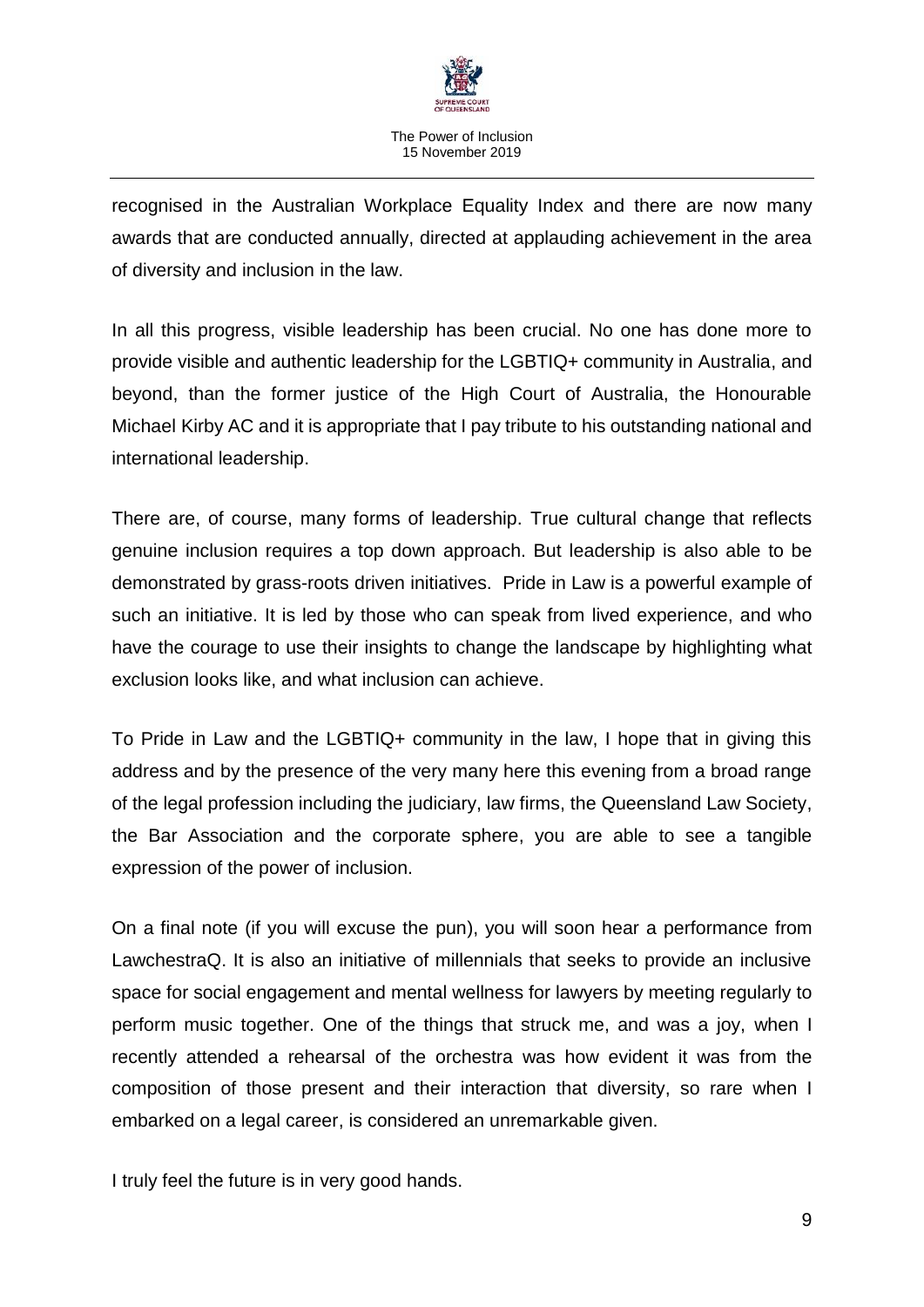

#### **Endnotes**

- <sup>1</sup> Frances Brooks-Taplett, Matt Krentz, Justin Dean and Gabrielle Novacek, 'Diversity Is Just the First Step' (24 April 2019) available at: [https://www.bcg.com/en-au/publications/2019/diversity](https://www.bcg.com/en-au/publications/2019/diversity-first-step-inclusion-comes-next.aspx)[first-step-inclusion-comes-next.aspx.](https://www.bcg.com/en-au/publications/2019/diversity-first-step-inclusion-comes-next.aspx) 1
- <sup>2</sup> Law Society of New South Wales, 'Diversity and Inclusion in the Legal Profession: the Business Case' (2018) available at: [https://www.lawsociety.com.au/sites/default/files/2018-](https://www.lawsociety.com.au/sites/default/files/2018-06/LS1856_Policy_DIC_BusinessCase_2018_v2_final.pdf) [06/LS1856\\_Policy\\_DIC\\_BusinessCase\\_2018\\_v2\\_final.pdf.](https://www.lawsociety.com.au/sites/default/files/2018-06/LS1856_Policy_DIC_BusinessCase_2018_v2_final.pdf)
- <sup>3</sup> Law Council of Australia, 'Making your legal practice LGBTI+ Friendly' (2017) available at: [https://www.lawcouncil.asn.au/policy-agenda/advancing-the-profession/equal-opportunities-in](https://www.lawcouncil.asn.au/policy-agenda/advancing-the-profession/equal-opportunities-in-the-law/making-your-legal-practice-lgbti-friendly)[the-law/making-your-legal-practice-lgbti-friendly.](https://www.lawcouncil.asn.au/policy-agenda/advancing-the-profession/equal-opportunities-in-the-law/making-your-legal-practice-lgbti-friendly)
- <sup>4</sup> See, for example: Ben C. Fletcher, 'Diversity and Inclusiveness Is Good for your Well-being' (18 September 2016) available at: [https://www.psychologytoday.com/au/blog/do-something](https://www.psychologytoday.com/au/blog/do-something-different/201609/diversity-and-inclusiveness-is-good-your-well-being)[different/201609/diversity-and-inclusiveness-is-good-your-well-being;](https://www.psychologytoday.com/au/blog/do-something-different/201609/diversity-and-inclusiveness-is-good-your-well-being) [https://dsd.me/business/the-evidence/.](https://dsd.me/business/the-evidence/)
- <sup>5</sup> The Hon Justice A Philippides, 'The Future Legal Profession: Innovation through Technology and [Diversity',](https://archive.sclqld.org.au/judgepub/2018/philippides20180314.pdf) address given at the QUT Law Society *Meet the profession* evening, 14 March 2018.
- <sup>6</sup> Christie Smith and Stephanie Turner, 'The Radical Transformation of Diversity and Inclusion The Millennial Influence' (Deloitte University – The Leadership Center for inclusion, 2015) available at [https://www2.deloitte.com/content/dam/Deloitte/us/Documents/about-deloitte/us](https://www2.deloitte.com/content/dam/Deloitte/us/Documents/about-deloitte/us-inclus-millennial-influence-120215.pdf)[inclus-millennial-influence-120215.pdf;](https://www2.deloitte.com/content/dam/Deloitte/us/Documents/about-deloitte/us-inclus-millennial-influence-120215.pdf) Christie Smith and Stephanie Turner, 'The Millennial Majority is Transforming your culture' (Deloitte University – The Leadership Center for Inclusion, 2017) available at: [https://www2.deloitte.com/content/dam/Deloitte/us/Documents/about](https://www2.deloitte.com/content/dam/Deloitte/us/Documents/about-deloitte/us-millennial-majority-will-transform-your-culture.pdf)[deloitte/us-millennial-majority-will-transform-your-culture.pdf.](https://www2.deloitte.com/content/dam/Deloitte/us/Documents/about-deloitte/us-millennial-majority-will-transform-your-culture.pdf)
- <sup>7</sup> Christie Smith and Stephanie Turner, 'The Radical Transformation of Diversity and Inclusion The Millennial Influence' (Deloitte University – The Leadership Center for inclusion, 2015) available at: [https://www2.deloitte.com/content/dam/Deloitte/us/Documents/about-deloitte/us](https://www2.deloitte.com/content/dam/Deloitte/us/Documents/about-deloitte/us-inclus-millennial-influence-120215.pdf)[inclus-millennial-influence-120215.pdf,](https://www2.deloitte.com/content/dam/Deloitte/us/Documents/about-deloitte/us-inclus-millennial-influence-120215.pdf) 13-15.
- 8 Christie Smith and Stephanie Turner, 'The Radical Transformation of Diversity and Inclusion The Millennial Influence' (Deloitte University – The Leadership Center for inclusion, 2015) available at: [https://www2.deloitte.com/content/dam/Deloitte/us/Documents/about-deloitte/us](https://www2.deloitte.com/content/dam/Deloitte/us/Documents/about-deloitte/us-inclus-millennial-influence-120215.pdf)[inclus-millennial-influence-120215.pdf,](https://www2.deloitte.com/content/dam/Deloitte/us/Documents/about-deloitte/us-inclus-millennial-influence-120215.pdf) 7 & 16.
- <sup>9</sup> Christie Smith and Stephanie Turner, 'The Radical Transformation of Diversity and Inclusion The Millennial Influence' (Deloitte University – The Leadership Center for inclusion, 2015) available at: [https://www2.deloitte.com/content/dam/Deloitte/us/Documents/about-deloitte/us](https://www2.deloitte.com/content/dam/Deloitte/us/Documents/about-deloitte/us-inclus-millennial-influence-120215.pdf)[inclus-millennial-influence-120215.pdf,](https://www2.deloitte.com/content/dam/Deloitte/us/Documents/about-deloitte/us-inclus-millennial-influence-120215.pdf) 5.
- <sup>10</sup> Christie Smith and Stephanie Turner, 'The Radical Transformation of Diversity and Inclusion The Millennial Influence' (Deloitte University – The Leadership Center for inclusion, 2015) available at: [https://www2.deloitte.com/content/dam/Deloitte/us/Documents/about-deloitte/us](https://www2.deloitte.com/content/dam/Deloitte/us/Documents/about-deloitte/us-inclus-millennial-influence-120215.pdf)[inclus-millennial-influence-120215.pdf,](https://www2.deloitte.com/content/dam/Deloitte/us/Documents/about-deloitte/us-inclus-millennial-influence-120215.pdf) 5.
- <sup>11</sup> Christie Smith and Stephanie Turner, 'The Radical Transformation of Diversity and Inclusion The Millennial Influence' (Deloitte University – The Leadership Center for inclusion, 2015) available at: [https://www2.deloitte.com/content/dam/Deloitte/us/Documents/about-deloitte/us](https://www2.deloitte.com/content/dam/Deloitte/us/Documents/about-deloitte/us-inclus-millennial-influence-120215.pdf)[inclus-millennial-influence-120215.pdf,](https://www2.deloitte.com/content/dam/Deloitte/us/Documents/about-deloitte/us-inclus-millennial-influence-120215.pdf) 9.
- <sup>12</sup> Christie Smith and Stephanie Turner, 'The Radical Transformation of Diversity and Inclusion The Millennial Influence' (Deloitte University – The Leadership Center for inclusion, 2015) available at: [https://www2.deloitte.com/content/dam/Deloitte/us/Documents/about-deloitte/us](https://www2.deloitte.com/content/dam/Deloitte/us/Documents/about-deloitte/us-inclus-millennial-influence-120215.pdf)[inclus-millennial-influence-120215.pdf,](https://www2.deloitte.com/content/dam/Deloitte/us/Documents/about-deloitte/us-inclus-millennial-influence-120215.pdf) 15.